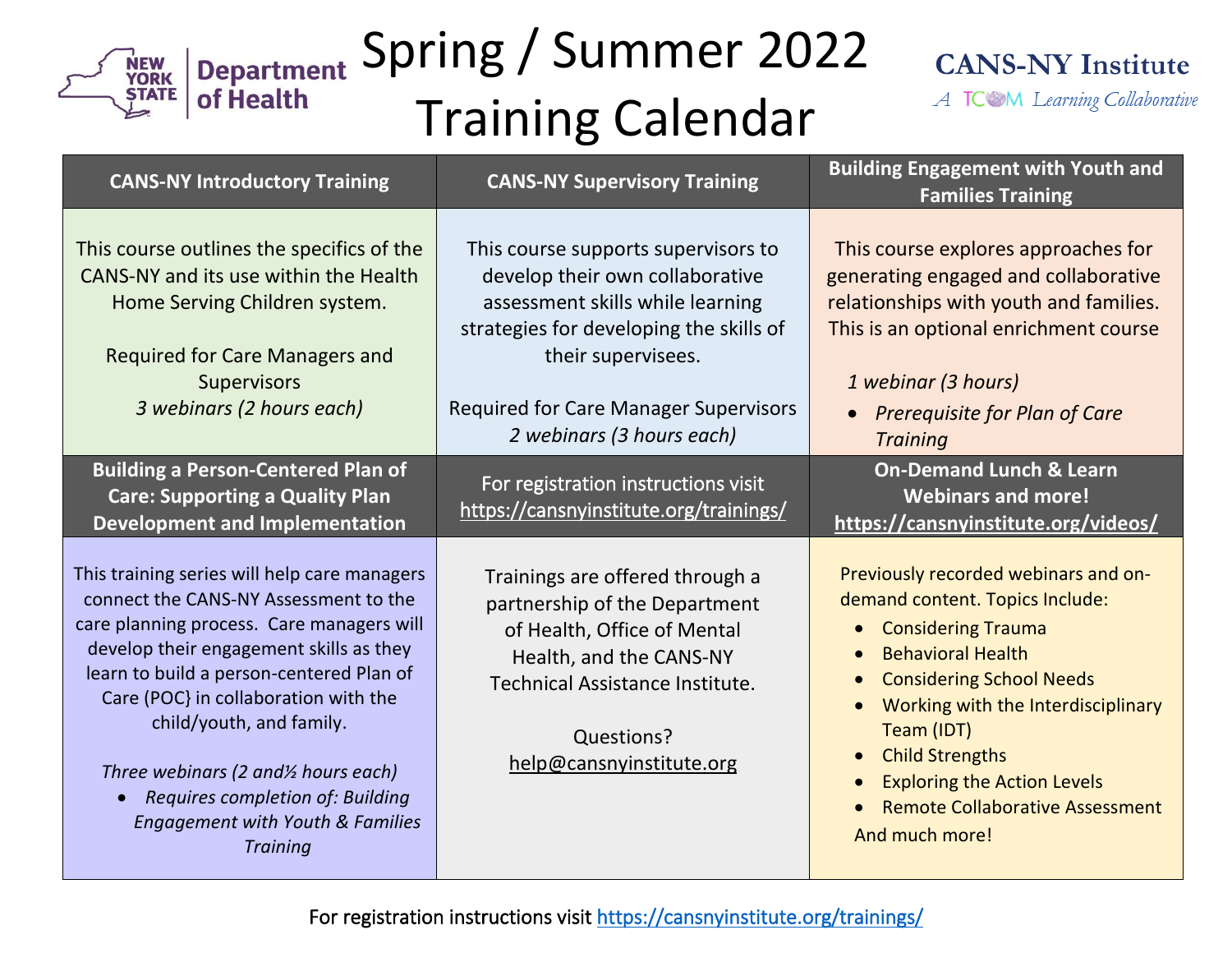

## May 2022

| <b>Monday</b>  | <b>Tuesday</b>             | Wednesday                  | <b>Thursday</b>      | <b>Friday</b> |
|----------------|----------------------------|----------------------------|----------------------|---------------|
| 2 <sup>1</sup> | $\overline{\mathbf{3}}$    | 4                          | 5                    | 6             |
|                | CANS-NY Intro Pt. #1       | CANS-NY Intro Pt. #2       | CANS-NY Intro Pt. #3 |               |
|                | $9 - 11$ am                | $9 - 11$ am                | $9 - 11$ am          |               |
|                |                            |                            |                      |               |
|                | Plan of Care Pt. #1        | Plan of Care Pt. #2        | Plan of Care Pt. #3  |               |
|                | $9 - 11:30$ am             | $9 - 11:30$ am             | 9 - 11:30 am         |               |
| 9              | 10                         | 11                         | 12                   | 13            |
|                | <b>CANS-NY Supervisory</b> | <b>CANS-NY Supervisory</b> |                      |               |
|                | Pt. $#1 - 9$ am $-12$ pm   | Pt. #2 $-9$ am $-12$ pm    |                      |               |
|                |                            |                            |                      |               |
|                | Plan of Care Pt. #1        | Plan of Care Pt. #2        | Plan of Care Pt. #3  |               |
|                | $9 - 11:30$ am             | $9 - 11:30$ am             | 9 - 11:30 am         |               |
| 16             | 17                         | 18                         | 19                   | 20            |
|                | CANS-NY Intro Pt. #1       | CANS-NY Intro Pt. #2       | CANS-NY Intro Pt. #3 |               |
|                | $1 - 3$ pm                 | $1 - 3$ pm                 | $1 - 3$ pm           |               |
|                |                            |                            |                      |               |
| 23             | 24                         | 25                         | 26                   | 27            |
|                |                            | Engagement                 | Engagement           |               |
|                |                            | $9$ am $-$ 12:30 pm        | $12:30 - 4$ pm       |               |
| 30             | 31                         |                            |                      |               |
|                | CANS-NY Intro Pt. #1       |                            |                      |               |
|                | $9 - 11$ am                |                            |                      |               |
|                |                            |                            |                      |               |
|                | Plan of Care Pt. #1        |                            |                      |               |
|                | $9 - 11:30$ am             |                            |                      |               |

For registration instructions visit<https://cansnyinstitute.org/trainings/>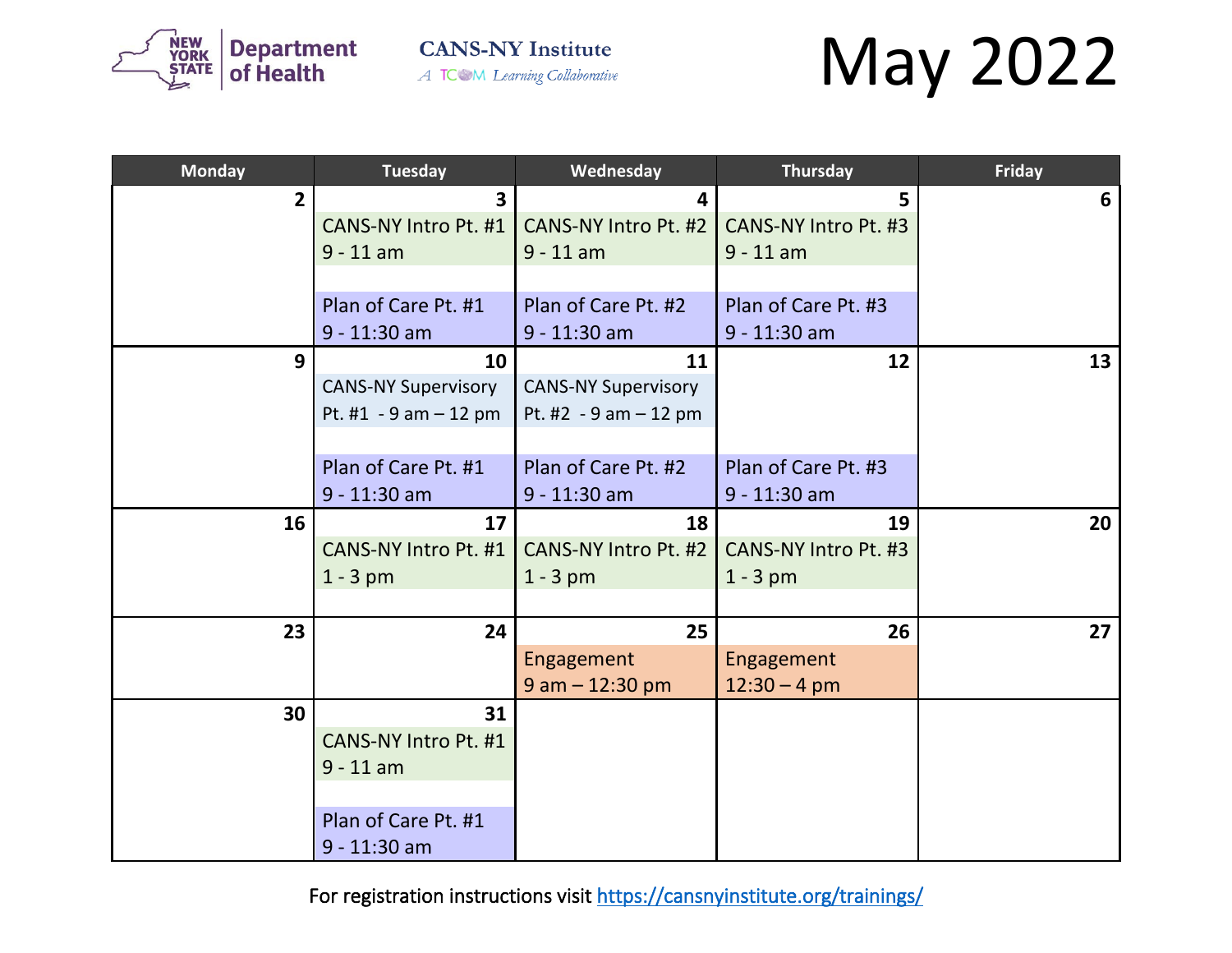

#### June 2022

| <b>Monday</b> | <b>Tuesday</b>       | Wednesday            | <b>Thursday</b>      | <b>Friday</b>           |
|---------------|----------------------|----------------------|----------------------|-------------------------|
|               | <b>May 31</b>        | June 1               | $\overline{2}$       | $\overline{\mathbf{3}}$ |
|               | CANS-NY Intro Pt. #1 | CANS-NY Intro Pt. #2 | CANS-NY Intro Pt. #3 |                         |
|               | $9 - 11$ am          | $9 - 11$ am          | $9 - 11$ am          |                         |
|               |                      |                      |                      |                         |
|               | Plan of Care Pt. #1  | Plan of Care Pt. #2  | Plan of Care Pt. #3  |                         |
|               | $9 - 11:30$ am       | 9 - 11:30 am         | 9 - 11:30 am         |                         |
| 6             | $\overline{7}$       | 8                    | 9                    | 10                      |
|               |                      |                      |                      |                         |
|               | <b>CANS-NY</b>       | <b>CANS-NY</b>       |                      |                         |
|               | Supervisory Pt. #1   | Supervisory Pt. #2   |                      |                         |
|               | $1 - 4$ pm           | $1 - 4$ pm           |                      |                         |
|               |                      |                      |                      |                         |
| 13            | 14                   | 15                   | 16                   | 17                      |
|               | CANS-NY Intro Pt. #1 | CANS-NY Intro Pt. #2 | CANS-NY Intro Pt. #3 |                         |
|               | $1 - 3$ pm           | $1 - 3$ pm           | $1 - 3$ pm           |                         |
|               |                      |                      |                      |                         |
|               | Plan of Care Pt. #1  | Plan of Care Pt. #2  | Plan of Care Pt. #3  |                         |
|               | $9 - 11:30$ am       | 9 - 11:30 am         | $9 - 11:30$ am       |                         |
| 20            | 21                   | 22                   | 23                   | 24                      |
|               |                      |                      |                      |                         |
|               |                      | Engagement           | Engagement           |                         |
|               |                      | $9$ am $-$ 12:30 pm  | $12:30 - 4$ pm       |                         |
|               |                      |                      |                      |                         |
|               |                      |                      |                      |                         |

For registration instructions visit<https://cansnyinstitute.org/trainings/>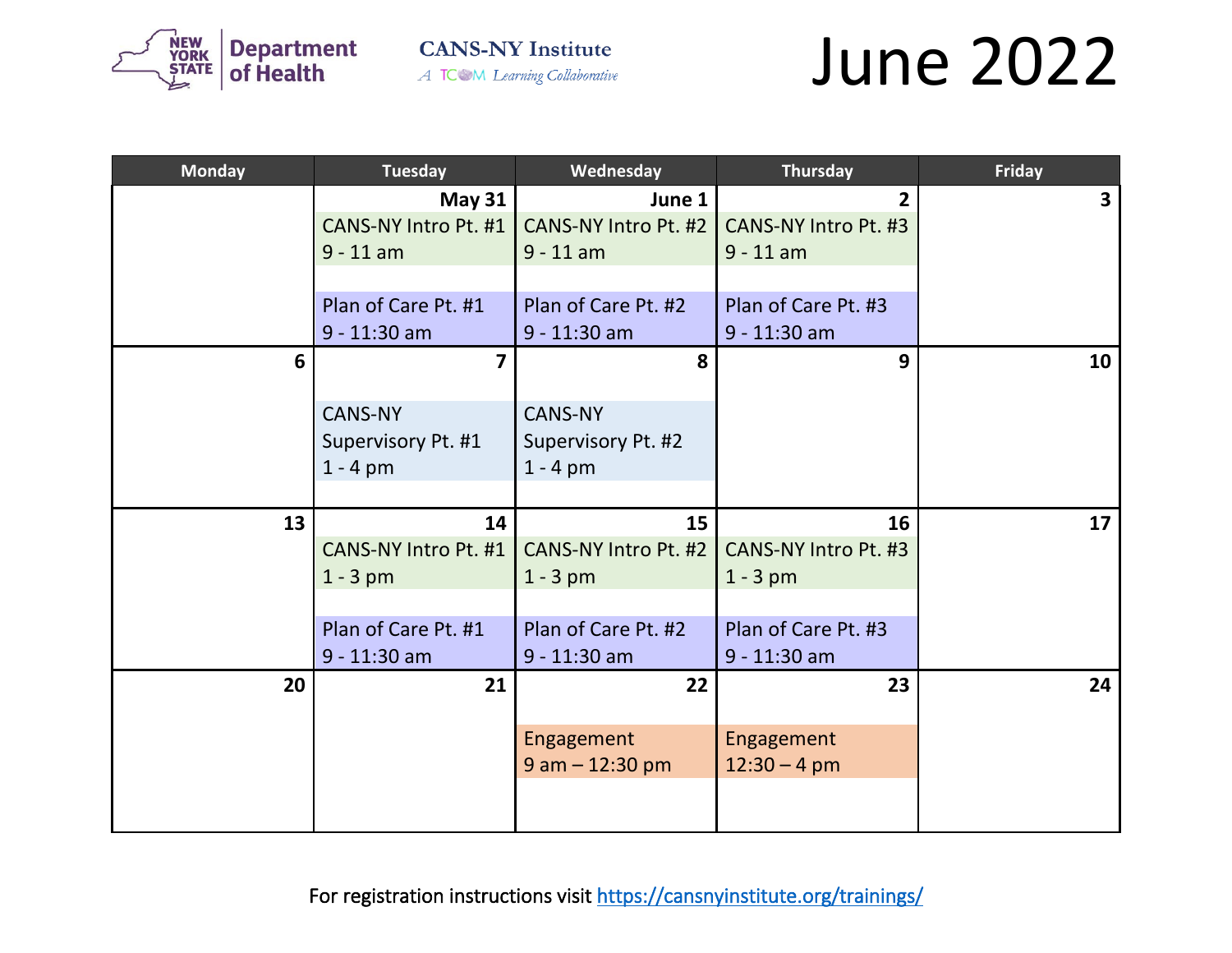

# July 2022

| <b>Monday</b>           | <b>Tuesday</b>       | Wednesday            | <b>Thursday</b>      | <b>Friday</b> |
|-------------------------|----------------------|----------------------|----------------------|---------------|
| $\overline{\mathbf{4}}$ | 5                    | 6                    | $\overline{7}$       | 8             |
|                         | CANS-NY Intro Pt. #1 | CANS-NY Intro Pt. #2 | CANS-NY Intro Pt. #3 |               |
|                         | $9 - 11$ am          | $9 - 11$ am          | $9 - 11$ am          |               |
|                         |                      |                      |                      |               |
|                         | Plan of Care Pt. #1  | Plan of Care Pt. #2  | Plan of Care Pt. #3  |               |
|                         | $9 - 11:30$ am       | $9 - 11:30$ am       | $9 - 11:30$ am       |               |
| 11                      | 12                   | 13                   | 14                   | 15            |
|                         |                      |                      |                      |               |
|                         | <b>CANS-NY</b>       | <b>CANS-NY</b>       |                      |               |
|                         | Supervisory Pt. #1   | Supervisory Pt. #2   |                      |               |
|                         | 9 am - 12 pm         | 9 am - 12 pm         |                      |               |
|                         |                      |                      |                      |               |
| 18                      | 19                   | 20                   | 21                   | 22            |
|                         | CANS-NY Intro Pt. #1 | CANS-NY Intro Pt. #2 | CANS-NY Intro Pt. #3 |               |
|                         | $1 - 3$ pm           | $1 - 3$ pm           | $1 - 3$ pm           |               |
|                         |                      |                      |                      |               |
|                         | Plan of Care Pt. #1  | Plan of Care Pt. #2  | Plan of Care Pt. #3  |               |
|                         | $9 - 11:30$ am       | $9 - 11:30$ am       | $9 - 11:30$ am       |               |
| 25                      | 26                   | 27                   | 28                   | 29            |
|                         |                      |                      |                      |               |
|                         |                      | Engagement           | Engagement           |               |
|                         |                      | $9$ am $-$ 12:30 pm  | $12:30 - 4$ pm       |               |
|                         |                      |                      |                      |               |
|                         |                      |                      |                      |               |

For registration instructions visit<https://cansnyinstitute.org/trainings/>